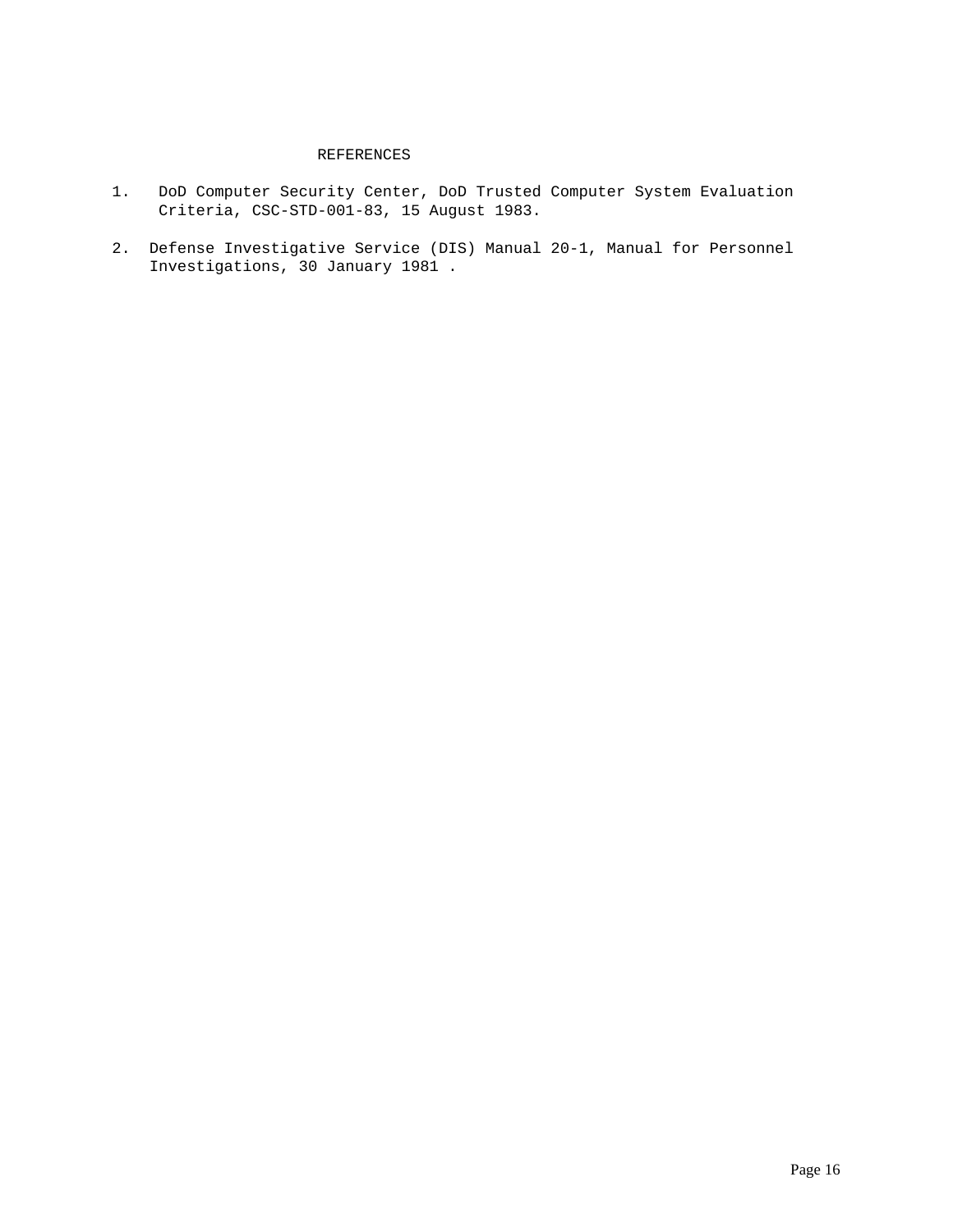#### TABLE 3

#### COMPUTER SECURITY REQUIREMENTS

|                | SECURITY OPERATING MODE<br>RISK INDEX                    | MINIMUM<br>FOR OPEN | MINIMUM<br>CRITERIA CLASS CRITERIA CLASS<br>FOR CLOSED<br>ENVIRONMENTS [4] ENVIRONMENTS [4] |
|----------------|----------------------------------------------------------|---------------------|---------------------------------------------------------------------------------------------|
| $\mathbf 0$    | Dedicated                                                | No Prescribed       | No Prescribed<br>Minimum [1] Minimum [1]                                                    |
| 0              | System High                                              | C2[2]               | C2[2]                                                                                       |
| $\mathbf{1}$   | Limited Access, Controlled,<br>Compartmented, Multilevel | B1[3]               | B1[3]                                                                                       |
| $\overline{2}$ | Limited Access, Controlled,<br>Compartmented, Multilevel | B <sub>2</sub>      | B <sub>2</sub>                                                                              |
| 3              | Controlled, Multilevel                                   | B <sub>3</sub>      | B <sub>2</sub>                                                                              |
| 4              | Multilevel                                               | A1                  | B <sub>3</sub>                                                                              |
| 5              | Multilevel                                               | $\star$             | $\star$                                                                                     |
| 6              | Multilevel                                               | $\star$             | $\star$                                                                                     |
| 7              | Multilevel                                               | $\star$             | $\star$                                                                                     |

--------------------

[1] Although there is no prescribed minimum class, the integrity and denial of service requirements of many systems warrant at least class C1 protection.

[2] If the system processes sensitive or classified data, at least a class C2 system is required. If the system does not process sensitive or classified data, a class C1 system is sufficient.

[3] Where a system processes classified or compartmented data and some users do not have at least a Confidential clearance, or when there are more than two types of compartmented information being processed, at least a class B2 system is required.

[4] The asterisk (\*) indicates that computer protection for environments with that risk index is considered to be beyond the state of current computer security technology. Such environments must augment technical protection with physical, personnel, and/or administrative security solutions.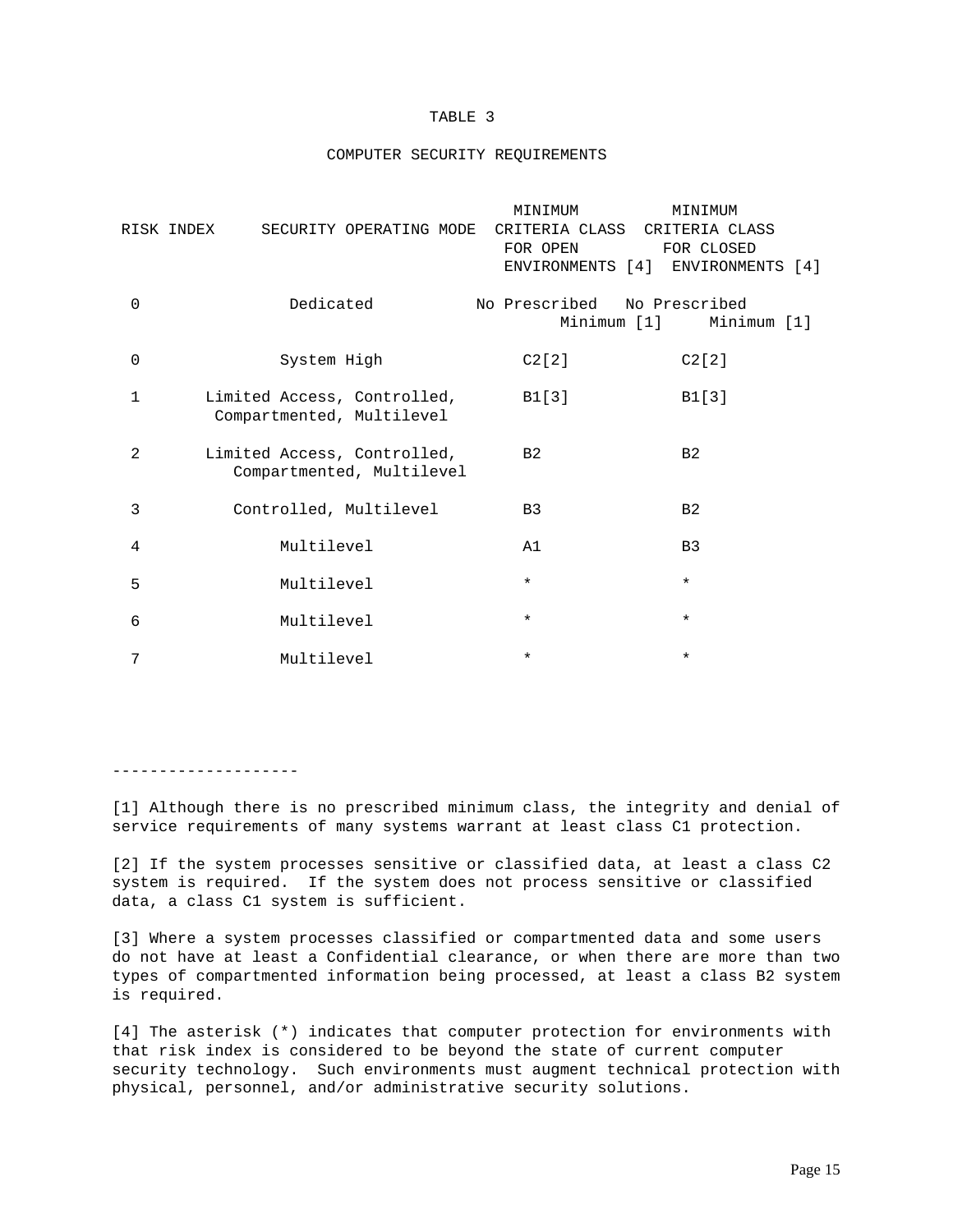#### 4.0 COMPUTER SECURITY REQUIREMENTS

Table 3 identifies the minimum evaluation class appropriate for systems based on the risk index computed in Section 3. The classes identified are those from The Criteria.(1) A risk index of 0 encompasses those systems operating in either system high or dedicated security mode. Risk indices of 1 through 7 encompass those systems operating in multilevel, controlled, compartmented, or the Navy's limited access security mode; that is, those systems in which not all users are fully cleared or authorized access to all sensitive or classified data being processed and/or stored in the system. In situations where the local environment indicates that additional risk factors are present, a system of a higher evaluation class may be required.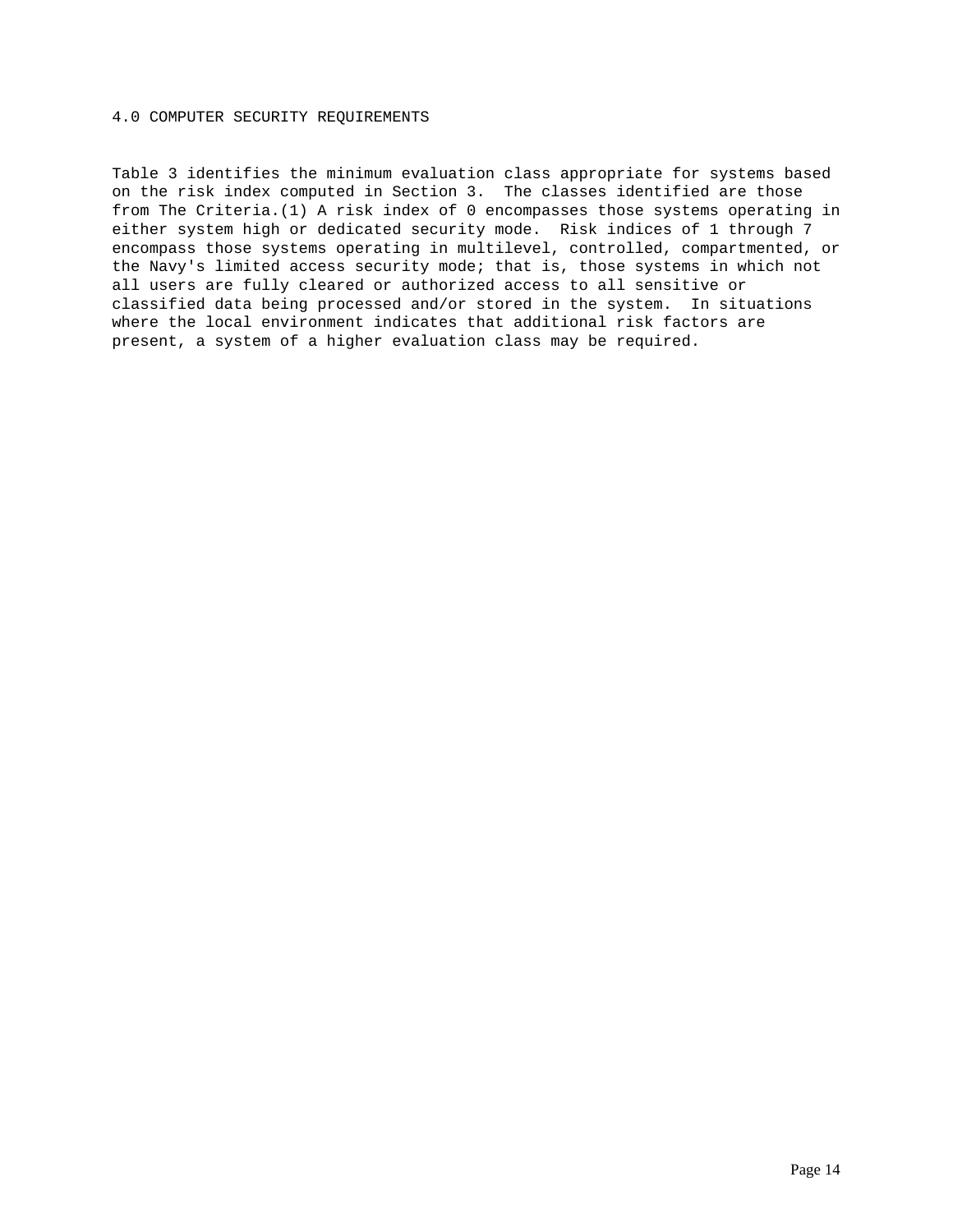difference derives from the fact that the loss of Top Secret data causes exceptionally grave damage to the national security, whereas the loss of Secret data causes only serious damage.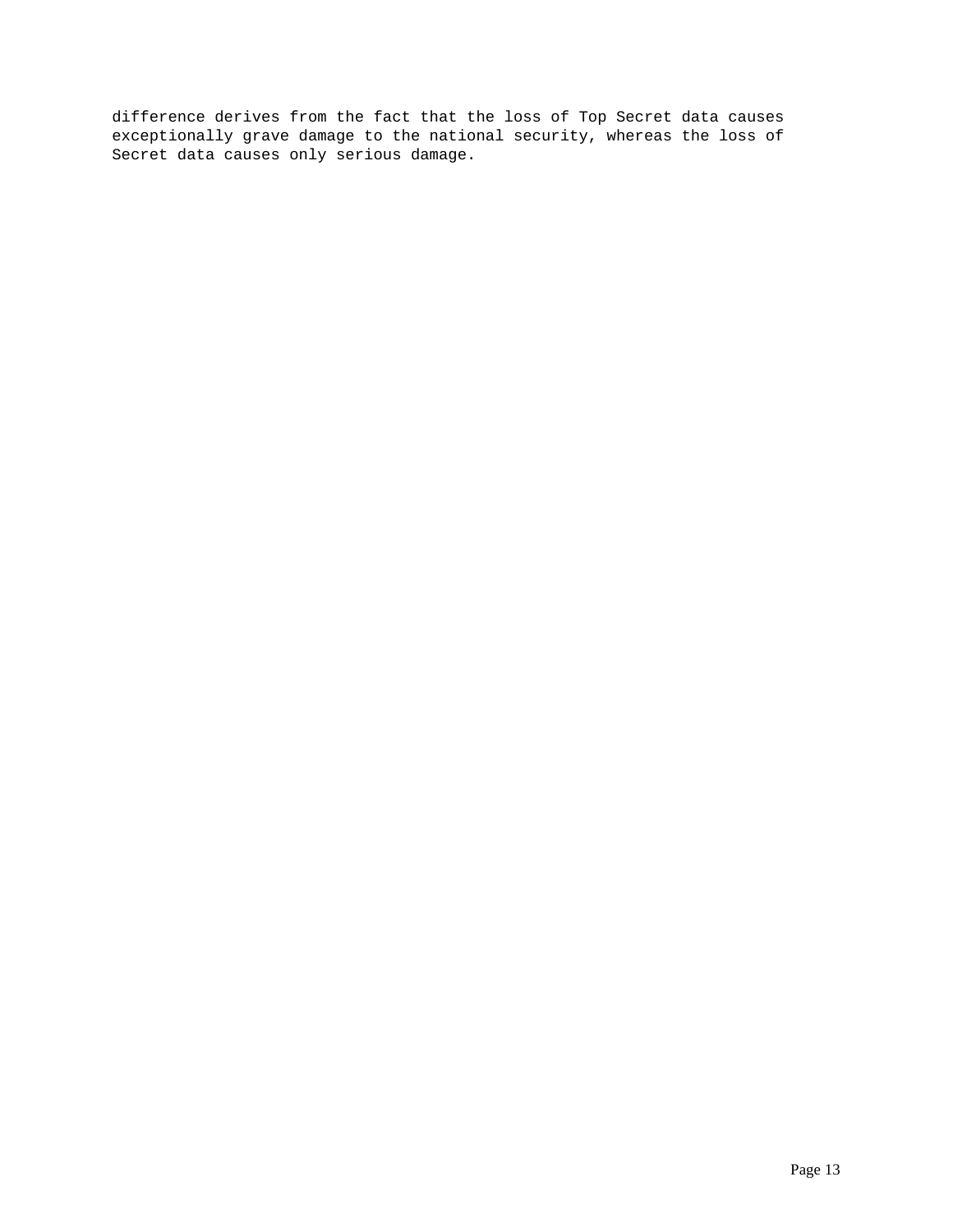## TABLE 2

#### RATING SCALE FOR MAXIMUM DATA SENSITIVITY

| MAXIMUM DATA<br>SENSITIVITY<br>RATINGS [2]<br>WITHOUT<br>CATEGORIES<br>(Rmax) | RATING<br>(Rmax) | MAXIMUM DATA SENSITIVITY WITH<br>CATEGORIES [1]                                                                                                       |                           |                |
|-------------------------------------------------------------------------------|------------------|-------------------------------------------------------------------------------------------------------------------------------------------------------|---------------------------|----------------|
| Unclassified(U)                                                               | $\mathbf 0$      | Not Applicable [3]                                                                                                                                    |                           |                |
| Not Classified but<br>Sensitives [4]                                          | $\mathbf{1}$     | N With One or More Categories                                                                                                                         |                           | $\mathfrak{D}$ |
| Confidential(C)                                                               | 2                | C With One or More Categories                                                                                                                         |                           | 3              |
| Secret (S)                                                                    | 3                | S With One or More Categories With No<br>More Than One Category Containing<br>Secret Data<br>S With Two or More Categories Containing 5               | Secret Data               | 4              |
| Top Secret (TS)                                                               | 5 [5]            | TS With One or More Categories With No<br>More Than One Category Containing<br>TS With Two or More Categories<br>Containing Secret or Top Secret Data | Secret or Top Secret Data | 6<br>7         |

-------------------------------

[1] The only categories of concern are those for which some users are not authorized access. When counting the number of categories, count all categories regardless of the sensitivity level associated with the data. If a category is associated with more than one sensitivity level, it is only counted at the highest level.

[2] Where the number of categories is large or where a highly sensitive category is involved, a higher rating might be warranted.

[3] Since categories are sensitive and unclassified data is not, unclassified data by definition cannot contain categories.

[4] Examples of N data include financial, proprietary, privacy, and mission sensitive data. In some situations (e.g., those involving extremely large financial sums or critical mission sensitive data), a higher rating may be warranted. The table prescribes minimum ratings.

[5] The rating increment between the Secret and Top Secret data sensitivity levels is greater than the increment between other adjacent levels. This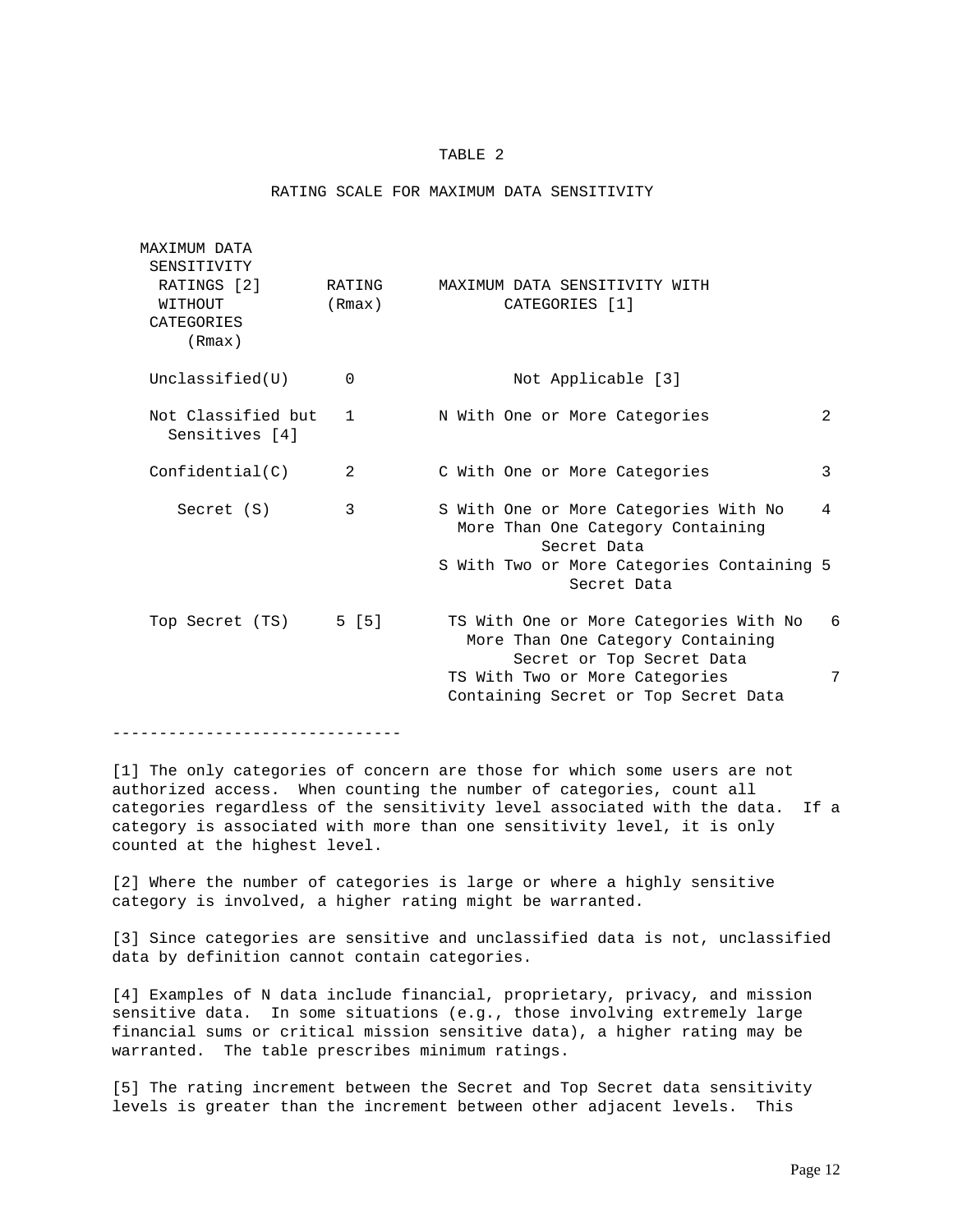## TABLE 1

## RATING SCALE FOR MINIMUM USER CLEARANCE [1].

**RATING** (Rmin)

| Uncleared (U)<br>Not Cleared but Authorized Access to Sensitive Unclassified<br>Information (N) |   |
|-------------------------------------------------------------------------------------------------|---|
| Confidental (C)                                                                                 |   |
| Secret                                                                                          |   |
| Top Secret (TS)/Current Background Investigation (BI)                                           | 4 |
| Top Secret (TS)/current Special Background Investigation (SBI) 5                                |   |
| One Category (1C)                                                                               |   |
| Multiple Categories (MC)                                                                        |   |

[1] The following clearances are as defined in DIS Manual 20-1(2): Confidential, Secret, Top Secret/Current Background Investigation, Top Secret/Current Special Background Investigation.

---------------------------------------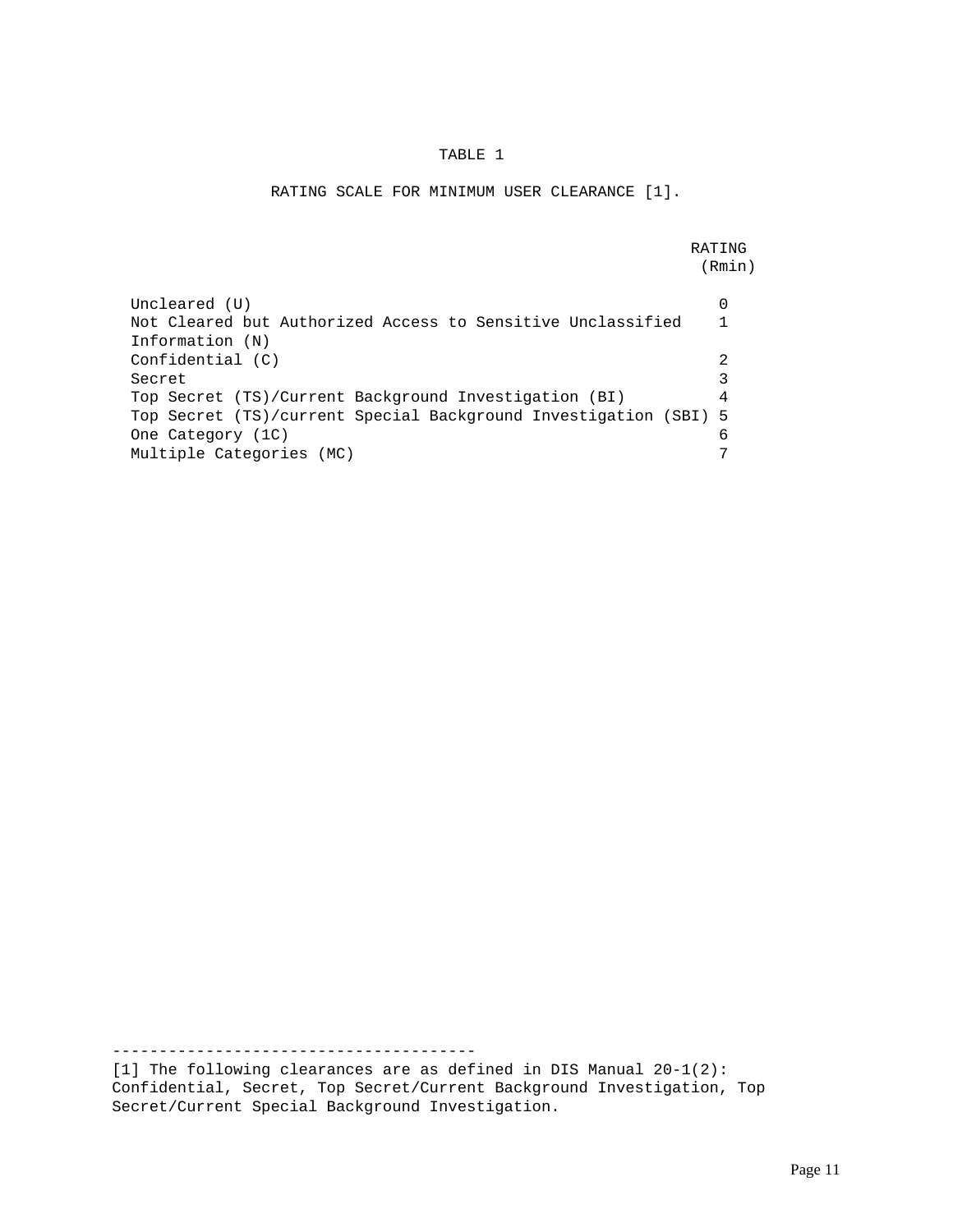#### 3.0 RISK INDEX COMPUTATION

 The initial step in determining the minimum evaluation class required for a system is to determine the system's risk index. The risk index for a system depends on the rating associated with the system's minimum user clearance (Rmin) taken from Table 1 and the rating associated with the system's maximum data sensitivity (Rmax) taken from Table 2. The risk index is computed as follows:

 Case a. If Rmin is less than Rmax, then the risk index is determined by subtracting Rmin from Rmax. [1]

Risk Index = Rmax - Rmin

Case b. If Rmin is greater than or equal to Rmax, then

```
 !---1, if there are categories on the system to which some users
             ! are not authorized access
1999 - Paul Corp.
Risk Index =!
1999 - Paul Corp.
             !--- 0, otherwise
```
[1] There is one anomalous value that results because there are two "types" of Top Secret clearance and only one "type" of Top Secret data. When the minimum user clearance is TS/BI and the maximum data sensitivity is Top Secret without categories, then the risk index is 0 (rather than the value 1- which would result from a straight application of the formula)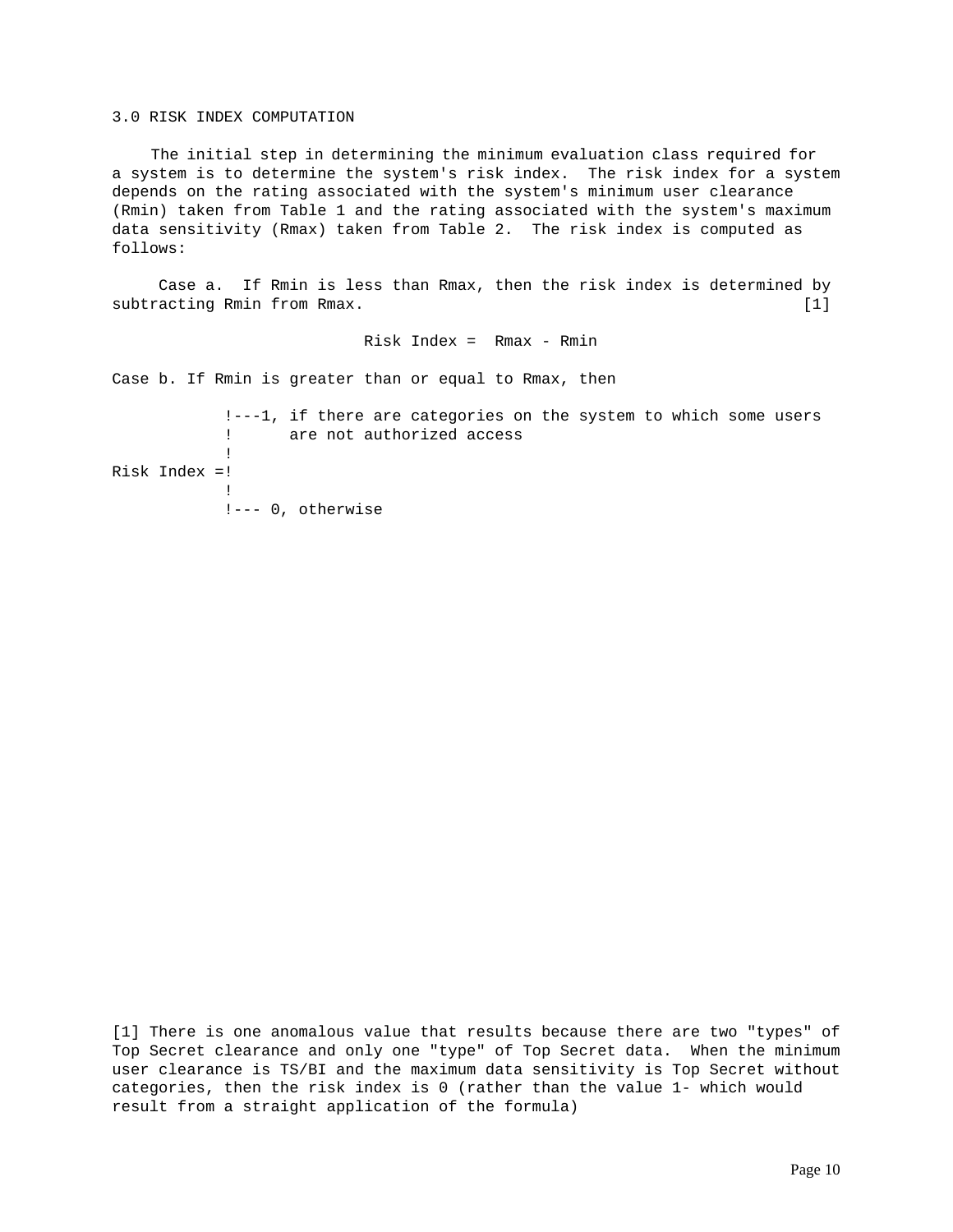the purpose of classifying, sorting, calculating, computing, summarizing, transmitting and receiving, storing, and retrieving data with a minimum of human intervention.

System high security mode

 The mode of operation in which system hardware/software is only trusted to provide need-to-know protection between users. In this mode, the entire system, to include all components electrically and/or physically connected, must operate with security measures commensurate with the highest classification and sensitivity of the information being processed and/or stored. All system users in this environment must possess clearances and authorizations for all information contained in the system. All system output must be clearly marked with the highest classification and all system caveats, until the information has been reviewed manually by an authorized individual to ensure appropriate classifications and caveats have been affixed.

## System users

 Those individuals with direct connections to the system, and also those individuals without direct connections who receive output or generate input that is not reliably reviewed for classification by a responsible individual. The clearance of system users is used in the calculation of risk index.

For additional definitions, refer to the Glossary of TheCriteria.(1)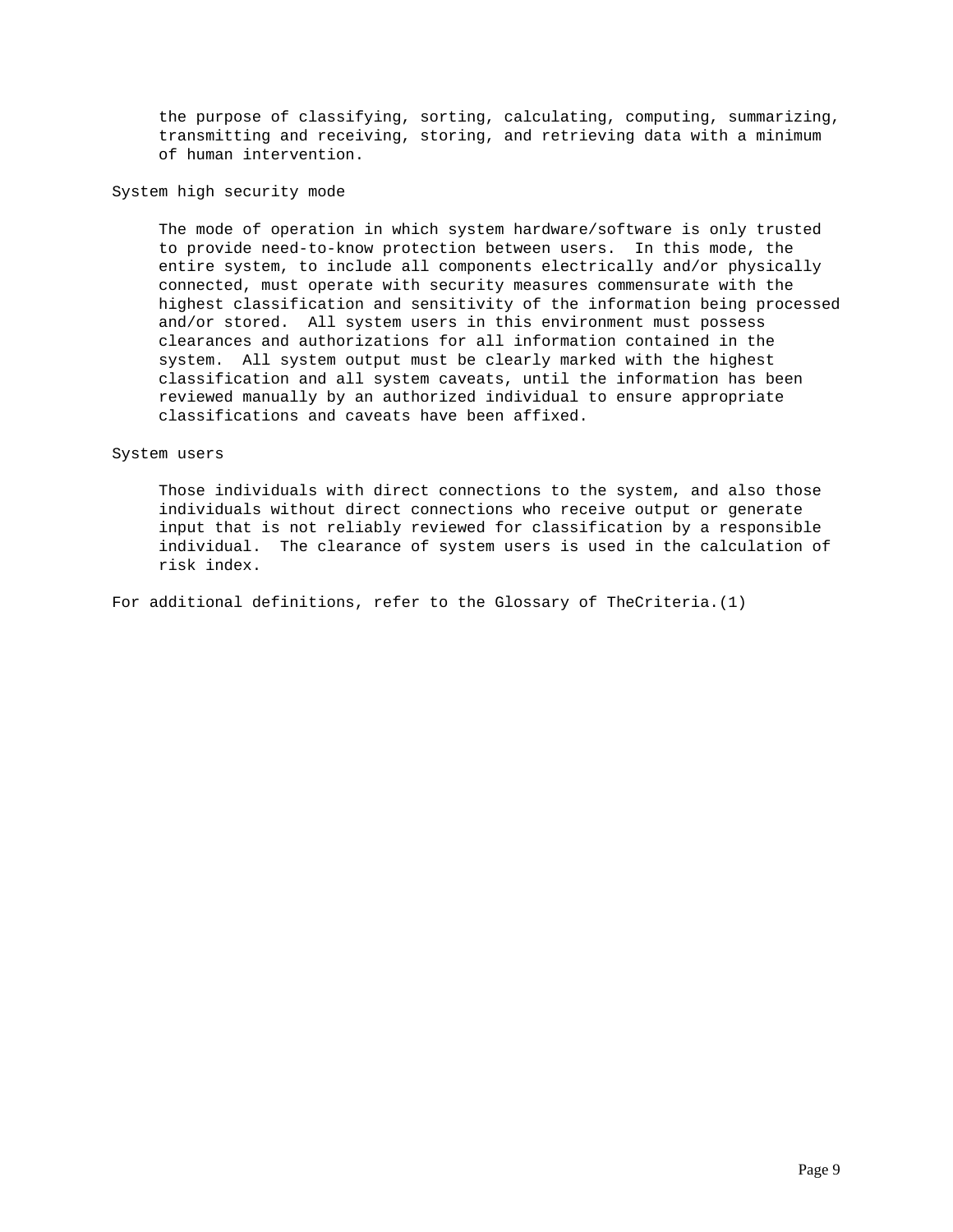### Dedicated security mode

 The mode of operation in which the system is specifically and exclusively dedicated to and controlled for the processing of one particular type or classification of information, either for full-time operation or for a specified period of time.

### Environment

 The aggregate of external circumstances, conditions, and events that affect the development, operation, and maintenance of a system.

#### Malicious logic

 Hardware, software, or firmware that is intentionally included in a system for the purpose of causing loss or harm (e.g., Trojan horses).

### Multilevel security mode

 The mode of operation which allows two or more classification levels of information to be processed simultaneously within the same system when some users are not cleared for all levels of information present.

### Open security environment

An environment in which either of the following conditions holds true:

- 1. Application developers (including maintainers) do not have sufficient clearance (or authorization) to provide an acceptable presumption that they have not introduced malicious logic. (See "Closed security environment" for definition of sufficient clearance.)
- 2. Configuration control does not provide sufficient assurance that applications are protected against the introduction of malicious logic prior to and during the operation of system applications.

#### Risk index

 The disparity between the minimum clearance or authorization of system users and the maximum sensitivity (e.g., classification and categories) of data processed by a system.

### Sensitive information

 Information that, as determined by a competent authority, must be protected because its unauthorized disclosure, alteration, loss, or destruction will at least cause perceivable damage to someone or something.

#### System

An assembly of computer hardware, software, and firmware configured for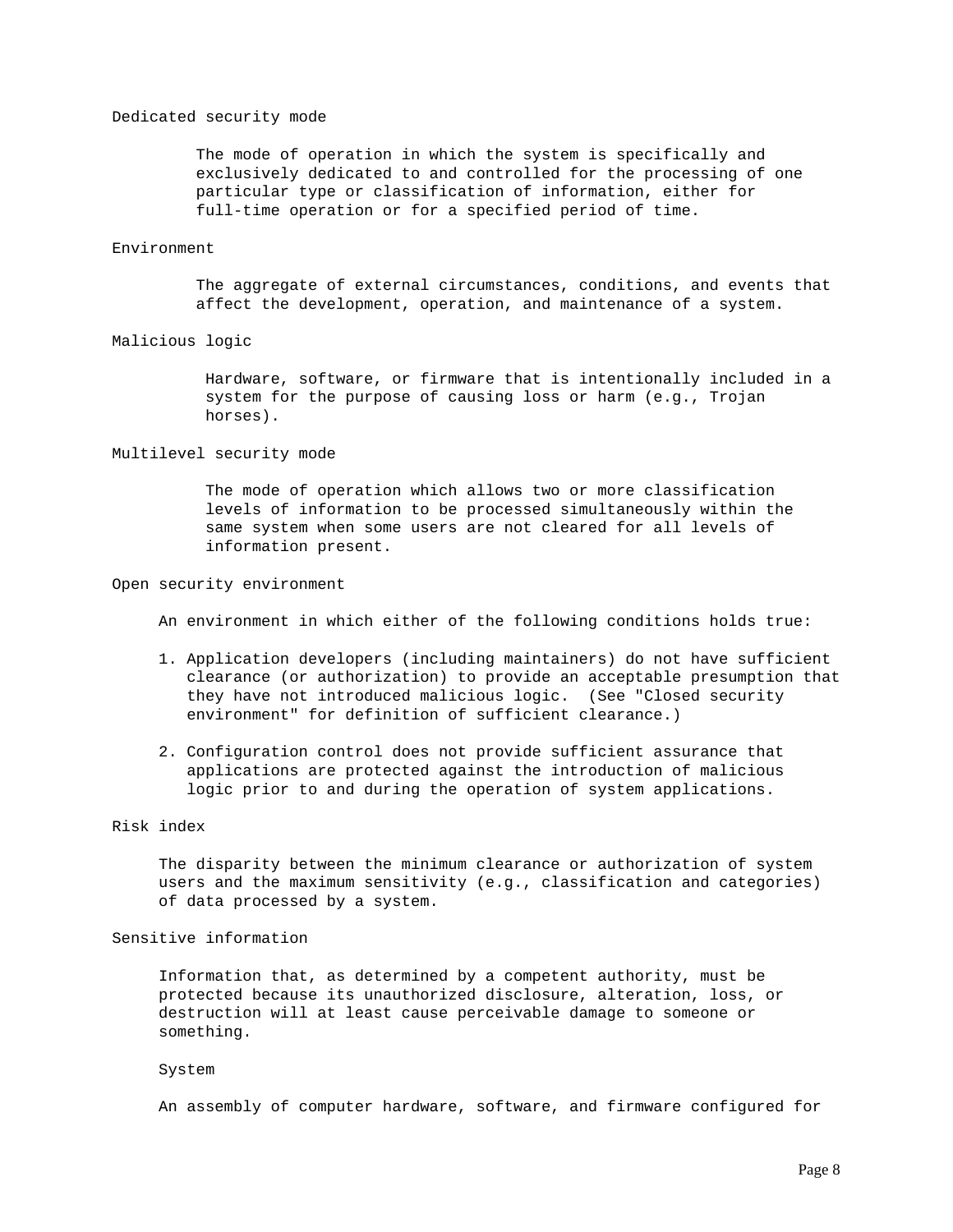#### 2.0 DEFINITIONS

#### Application

 Those portions of a system, including portions of the operating system, that are not responsible for enforcing the system's security policy. Category

 A grouping of classified or unclassified but sensitive information to which an additional restrictive label is applied to signify that personnel are granted access to the information only if they have appropriate authorization (e.g., proprietary information (PROPIN), information that is Not Releasable to Foreign Nationals (NOFORN), compartmented information, information revealing sensitive intelligence sources and methods (WNINTEL)). Closed security environment An environment in which both of the following conditions hold true:

- 1. Application developers (including maintainers) have sufficient clearances and authorizations to provide acceptable presumption that they have not introduced malicious logic. Sufficient clearance is defined as follows: where the maximum classification of the data to be processed is Confidential or less, developers are cleared and authorized to the same level as the most sensitive data; where the maximum classification of the data to be processed is Secret or above, developers have at least a Secret clearance.
- 2. Configuration control provides sufficient assurance that applications are protected against the introduction of malicious logic prior to and during the operation of system applications.

### Compartmented security mode

 The mode of operation which allows the system to process two or more types of compartmented information (information requiring a special authorization)6565 or any one type of compartmented information with other than compartmented information. In this mode, all system users need not be cleared for all types of compartmented information processed, but must be fully cleared for at least. Top Secret information for unescorted access to the computer.

#### Configuration control

 Management of changes made to a system's hardware, software, firmware, and documentation throughout the development and operational life of the system.

## Controlled security mode

 The mode of operation that is a type of multilevel security mode in which a more limited amount of trust is placed in the hardware/software requirement base of the system, with resultant restrictions on the classification levels and clearance levels that may be supported.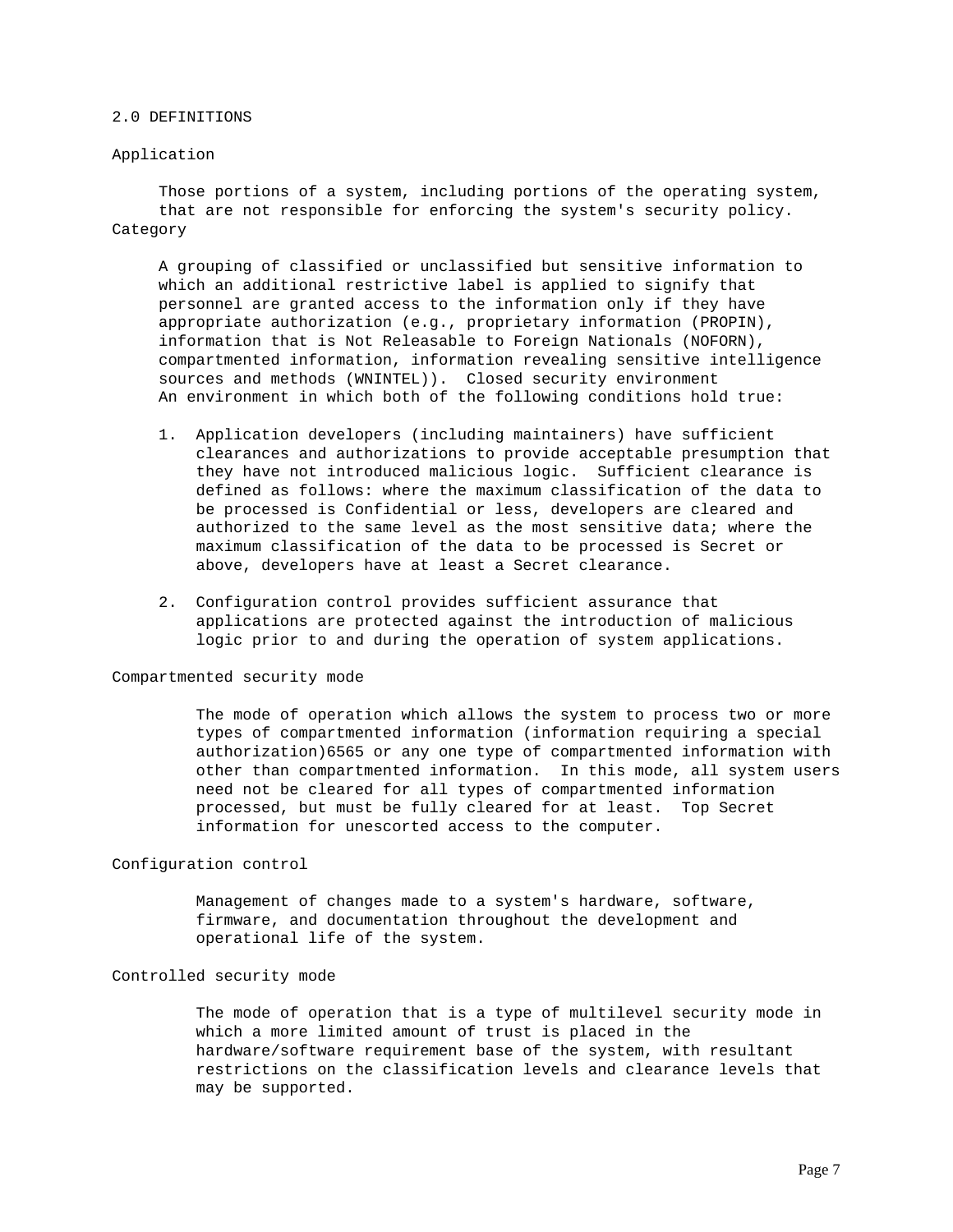#### 1.0 INTRODUCTION

This document establishes computer security requirements for the Department of Defense (DoD) by identifying the minimum class of system required for a given risk index. The classes are those defined by CSC-STD-001-83, Department of Defense Trusted Computer System Evaluation Criteria (henceforth referred to as the Criteria).(1) A system's risk index is defined as the disparity between the minimum clearance or authorization of system users and the maximum sensitivity of data processed by the system. [1]

The recommendations in this document are those that the DoD Computer Security Center (DoDCSC) believes to be the minimum adequate to provide an acceptable level of security. These recommendations are made in part due to the fact that there is no comprehensive policy in effect today which covers this area of computer security. Where current policy does exist, however, this document shall not be taken to supersede or override that policy, nor shall it be taken to provide exemption from any policy covering areas of security not addressed in this document.

Section 2 of this document provides definitions of terms used. Risk index computation is described in Section 3, while Section 4 presents the computer security requirements.

----------------------------------

[1] Since a clearance implicitly encompasses lower clearance levels (e.g., a Secret- cleared user has an implicit Confidential clearance), the phrase "minimum clearance of the system users" is more accurately stated as "maximum clearance of the least cleared system user." For simplicity, this document uses the former phrase.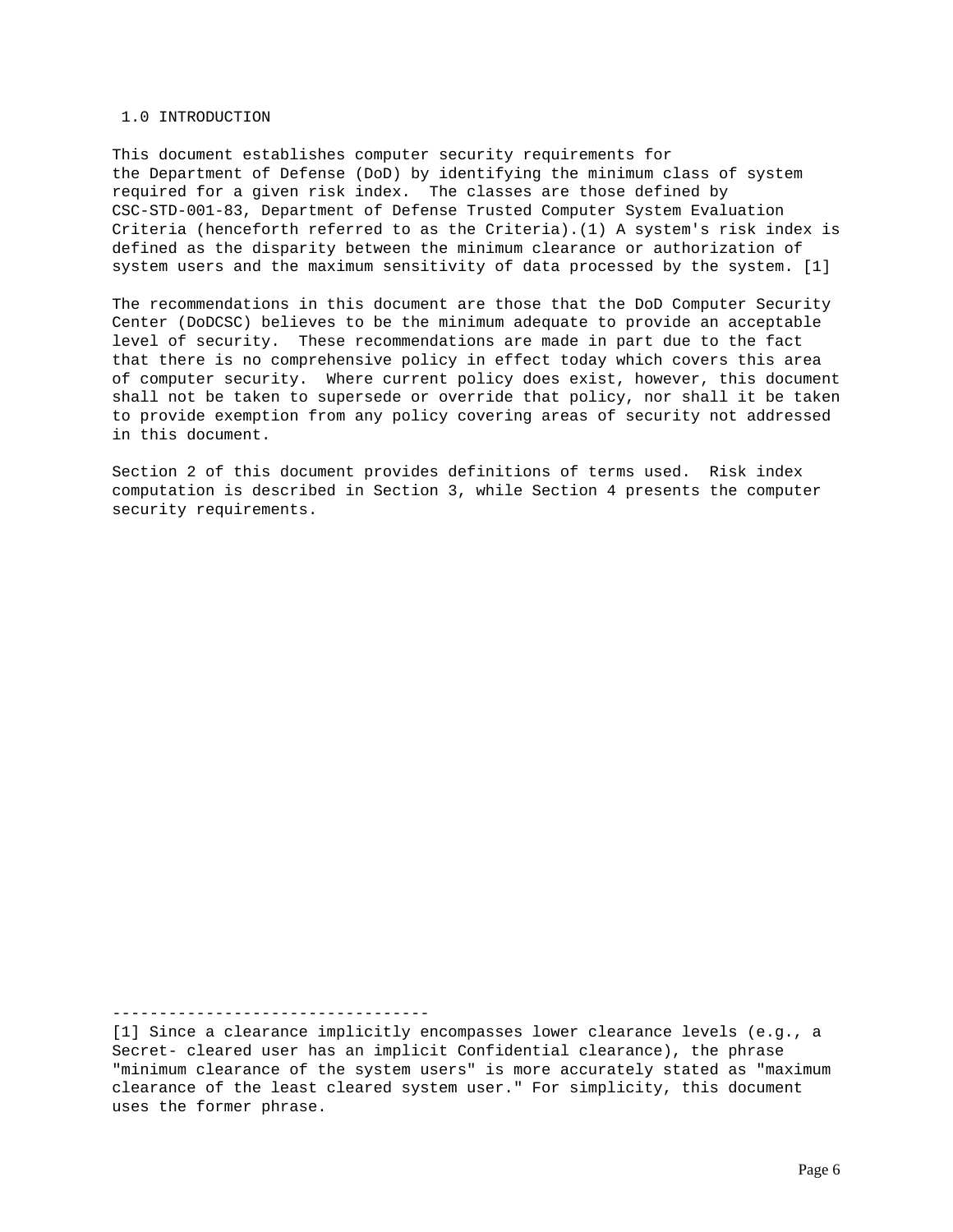## LIST OF TABLES

|  |  |  | TABLE 1: Rating Scale for Minimum User Clearance 8   |  |
|--|--|--|------------------------------------------------------|--|
|  |  |  | TABLE 2: Rating Scale for Maximum Data Sensitivity 9 |  |
|  |  |  | TABLE 3: Computer Security Requirements 12           |  |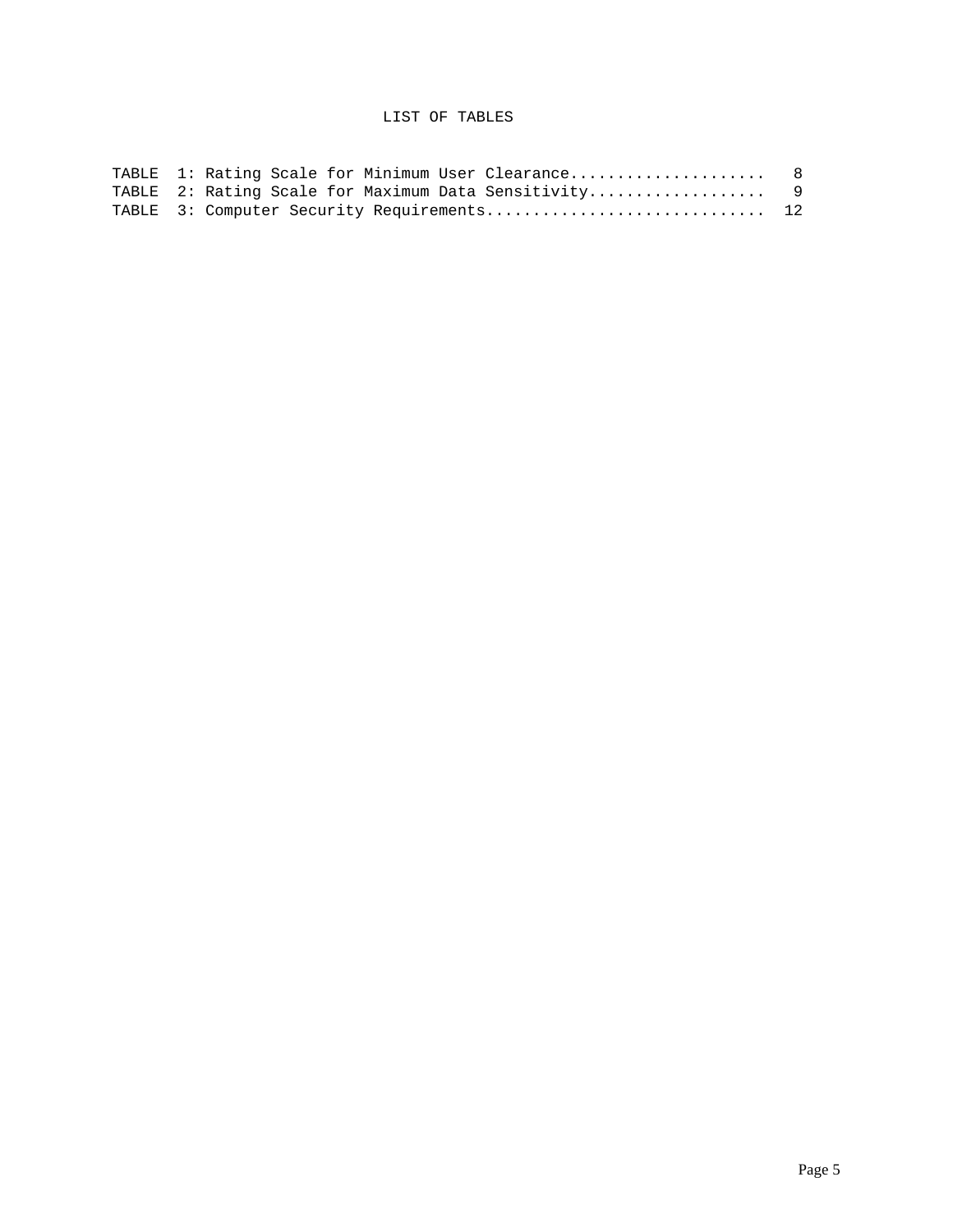## TABLE OF CONTENTS

| Page |
|------|
|      |
|      |
|      |
|      |
|      |
|      |
|      |
|      |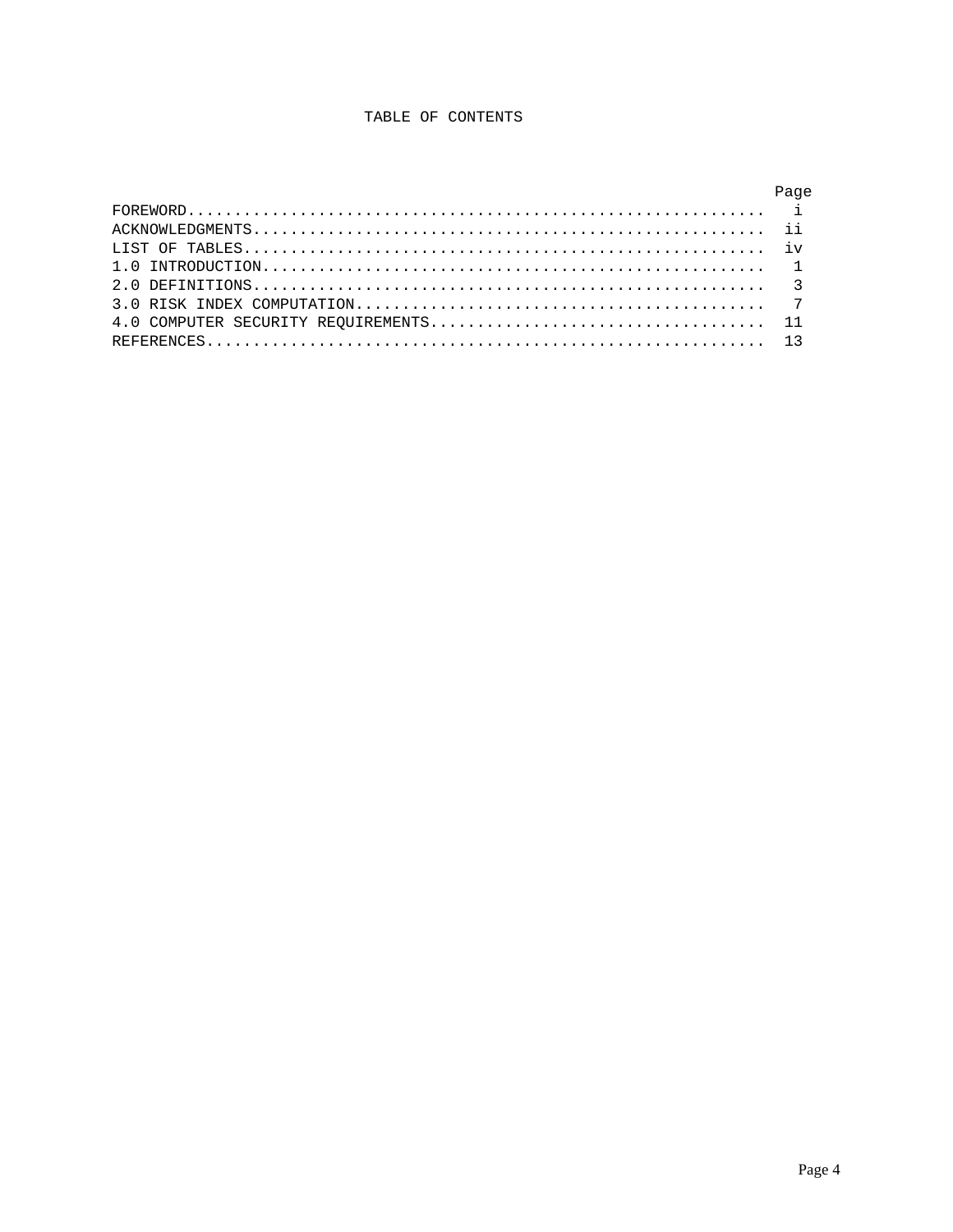#### ACKNOWLEDGMENTS

Acknowledgment is given to the following for formulating the computer security requirements and the supporting technical and procedural rationale behind these requirements: Col Roger R. Schell, formerly DoDCSC, George F. Jelen, formerly DoDCSC, Daniel J. Edwards, Sheila L. Brand, and Stephen F. Barnett, DoDCSC.

Acknowledgment is also given to the following for giving generously of their time and expertise in the review and critique of these computer security requirements: CDR Robert Emery, OJCS, Dan Mechelke, 902nd MI Gp, Mary Taylor, DAMI-CIC, Maj. Freeman, DAMI-CIC, Ralph Neeper, DAMI-CIC, Duane Fagg, NAVDAC, H. O. Lubbes, HAVE LEX, Sue Berg, OPNAV, Susan Tominack, NAVDAC, Lt. Linda Fischer, OPNAV, Eugene Epperly, ODUSD(P), Maj. Grace Culver, USAF- SITT, Capt Mike Weidner, ASPO, and James P. Anderson, James P. Anderson & Co.

And finally, special recognition is extended to H. William Neugent and Ingrid M. Olson of the MITRE Corporation and to Alfred W. Arsenault of the DoDCSC for preparation of this document.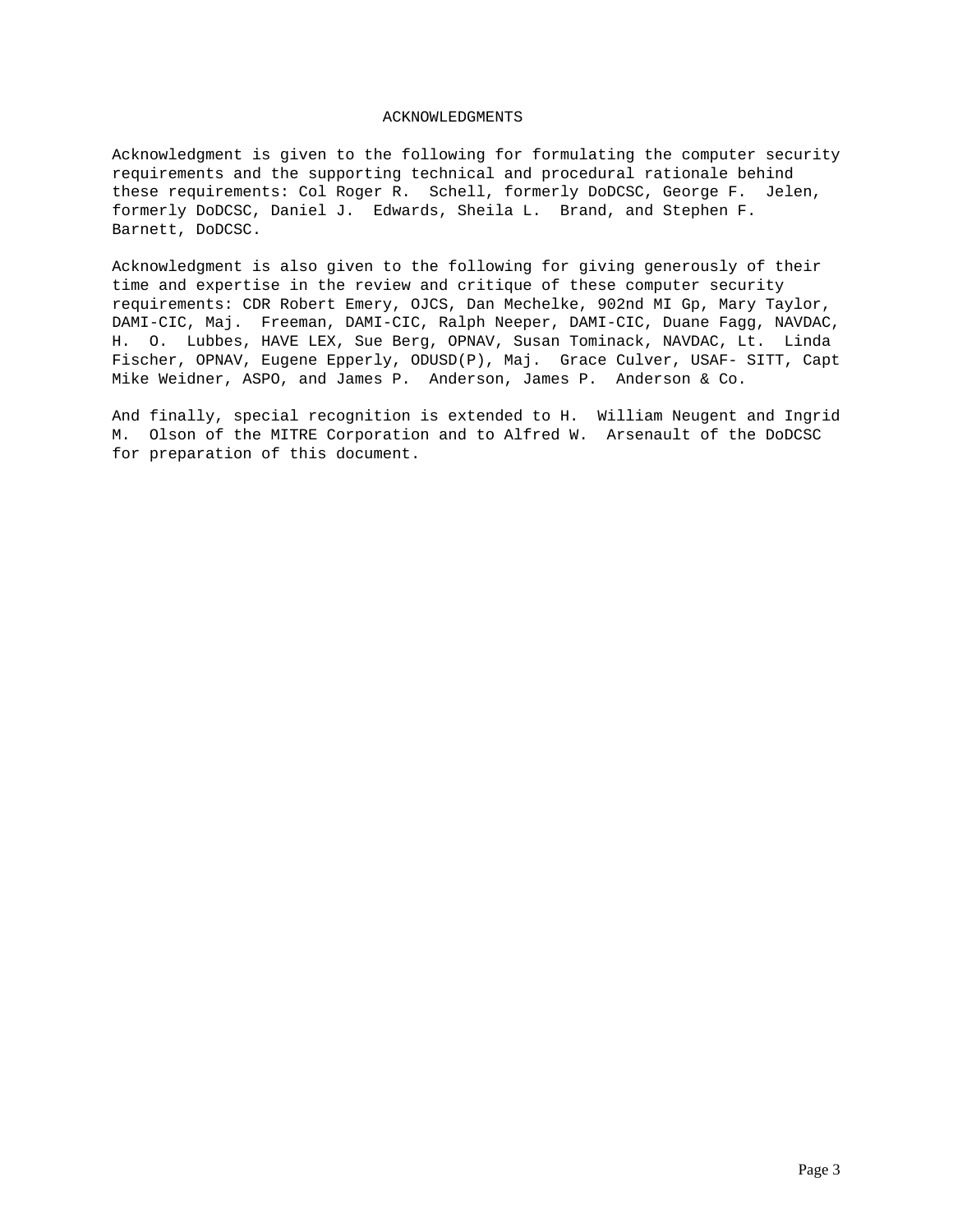CSC-STD-003-85 Library No. S-226,727

#### FOREWORD

This publication, Computer Security Requirements--Guidance for Applying the Department of Defense Trusted Computer System Evaluation Criteria in Specific Environments, is being issued by the DoD Computer Security Center (DoDCSC) under the authority of and in accordance with DoD Directive 5215.1, "Computer Security Evaluation Center." It provides guidance for specifying computer security requirements for the Department of Defense (DoD) by identifying the minimum class of system required for a given risk index. System classes are those defined by CSC-STD-001-83, Department of Defense Trusted Computer System Evaluation Criteria, 15 August 1983. Risk index is defined as the disparity between the minimum clearance or authorization of system users and the maximum sensitivity of data processed by the system. This guidance is intended to be used in establishing minimum computer security requirements for the processing and/or storage and retrieval of sensitive or classified information by the Department of Defense whenever automatic data processing systems are employed. Point of contact concerning this publication is the Office of Standards and Products, Attention: Chief, Computer Security Standards.

25 June 1985

Robert L. Brotzman Director DoD Computer Security Center